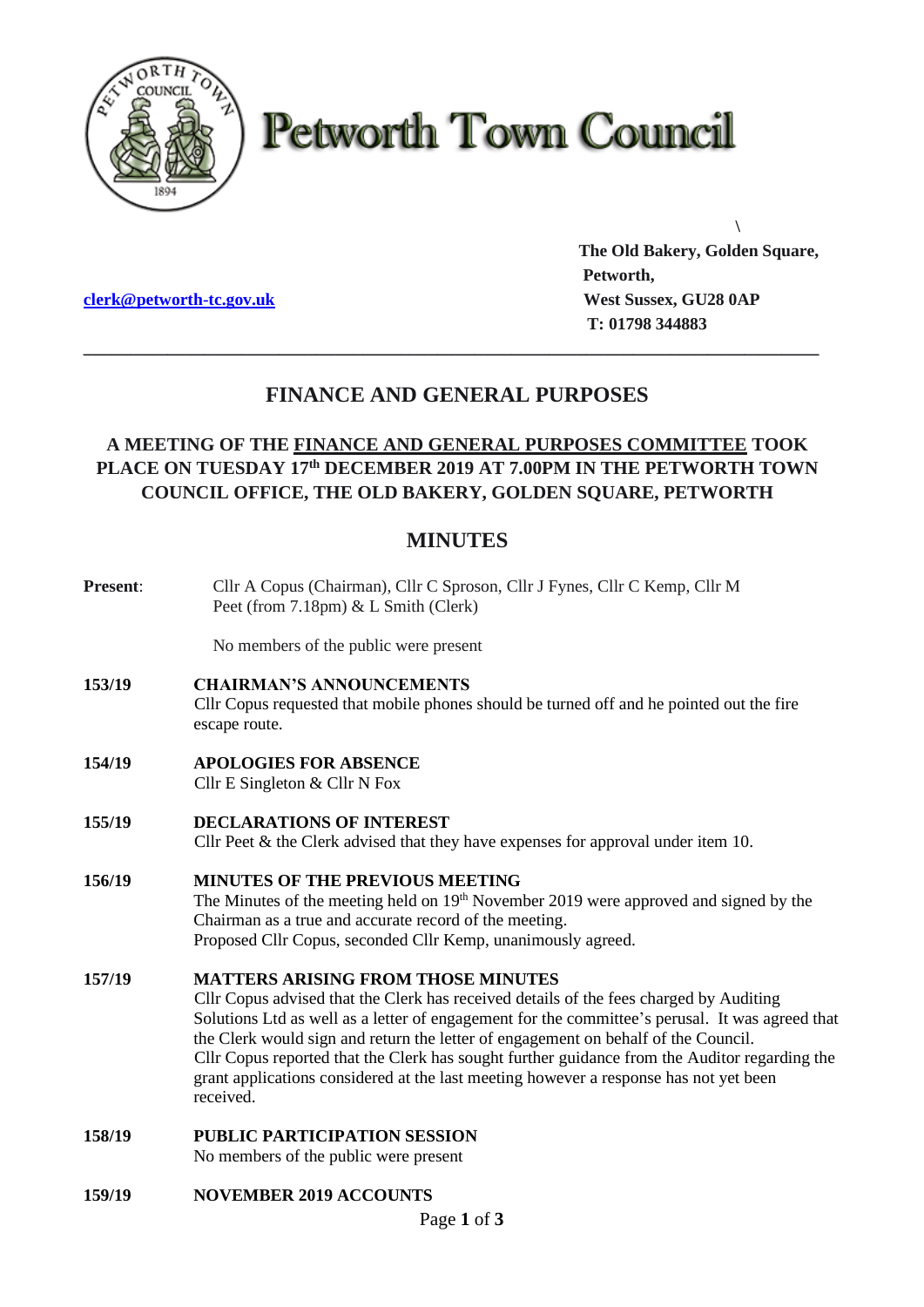Cllr Copus presented the detailed income and expenditure statement which showed that at this eight-month stage of the year, the Council is operating slightly above the run rate at 74.3% with income received for the Christmas Event significantly over budget. He reported that the forecast for the remainder of the year and the draft budget for 2020/21 have been adjusted having given consideration to the November accounts and these will be presented under item 13.

#### **160/19 BANK RECONCILIATION AS AT END NOVEMBER 2019**

The current account and reserve account bank statements had been reconciled to the accounting system balances. The 2 statements were initialled as reconciled by Cllr Kemp.

#### **161/19 UPCOMING COSTS**

The costs detailed below were unanimously approved: Gift vouchers for the Farmers Market; £100 Petworth Players' use of the Leconfield Hall at the December Farmers Market due to no stall holders requiring the facility; £88

#### **162/19 INVOICES FOR APPROVAL**

Having considered the invoices received, Cllr Fox proposed that these should be approved, seconded by Cllr Kemp with all in agreement. Cllr Copus asked the Clerk to review the accounting records of her salary, NI and pension to ensure they are distributed to the correct cost centres. He also requested the Clerk investigate surface water drainage payments to Business Stream and Flude Commercial and that she identify the current position with regards to the leak allowance application concerning Station Road allotments.

#### **163/19 ELECTRONIC PAYMENTS**

Cllr Copus reported that Cllr Kemp and Cllr Singleton will reconcile September, October & November's payments before the next meeting.

#### **164/19 SALES INCOME**

The sales income for allotments, Farmers Markets and Petworth Pages were presented by the Clerk who advised that only Rugs of Petworth's payment was outstanding for the autumn edition. She reported that almost all payments have been received for the winter edition. The sales income for the Farmers Market were also presented by the Clerk with a small number of debtors highlighted. She advised that the remaining monies owed would be requested prior to the next meeting.

#### **165/19 2019/20 FULL YEAR FORECAST & 2020/21 DRAFT BUDGET**

Cllr Copus presented the full year forecast and the draft budget which now includes the rateable tax base confirmed by Chichester District Council. Following discussions, a number of areas of the draft budget were adjusted and the Clerk circulated the revised document to those present for further review prior to the next meeting.

#### **166/19 GROUNDS MAINTENANCE CONTRACT**

Cllr Copus advised of the Open Space's committee's proposal that the grounds maintenance contract to cover the period from 1<sup>st</sup> January 2020 to 31<sup>st</sup> December 2022 is awarded to HJS Land Services. Cllr Kemp proposed the committee endorse this proposal, seconded by Cllr Peet with all in favour.

#### **167/19 TERMS OF REFERENCE FOR PETWORTH IN BLOOM WORKING GROUP**

Cllr Copus requested the Clerk circulate the draft terms of reference for Petworth in Bloom working group to the committee for their perusal prior to the next meeting.

#### **168/19 TERMS OF REFERENCE FOR THE VISITORS WORKING GROUP**

Cllr Copus requested the Clerk circulate the draft terms of reference for Visitors working group to the committee for their perusal prior to the next meeting.